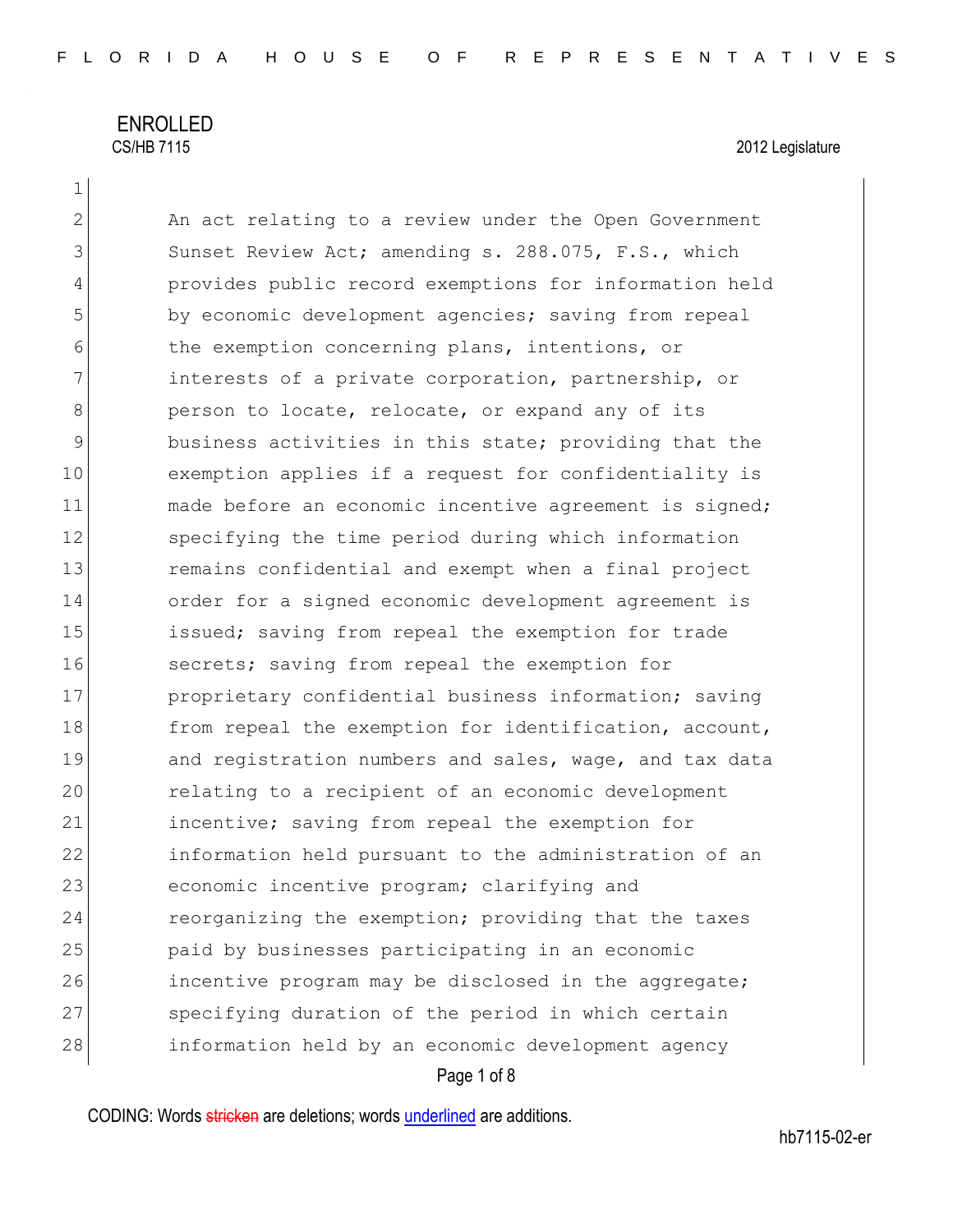## ENROLLED CS/HB 7115 2012 Legislature Page 2 of 8 29 relating to a specific business participating in an 30 economic development program remains confidential and 31 exempt; removing the scheduled repeal of the 32 exemptions; providing an effective date. 33 34 Be It Enacted by the Legislature of the State of Florida: 35 36 Section 1. Section 288.075, Florida Statutes, is amended 37 to read: 38 288.075 Confidentiality of records.-39 (1) DEFINITIONS.—As used in this section, the term: 40 (a) "Economic development agency" means: 41 1. The Department of Economic Opportunity; 42 2. Any industrial development authority created in 43 accordance with part III of chapter 159 or by special law; 44 3. Space Florida created in part II of chapter 331; 45 4. The public economic development agency of a county or 46 municipality or, if the county or municipality does not have a 47 public economic development agency, the county or municipal 48 officers or employees assigned the duty to promote the general 49 business interests or industrial interests of that county or 50 municipality or the responsibilities related thereto; 51 5. Any research and development authority created in 52 accordance with part V of chapter 159; or 53 6. Any private agency, person, partnership, corporation, 54 or business entity when authorized by the state, a municipality, 55 or a county to promote the general business interests or 56 industrial interests of the state or that municipality or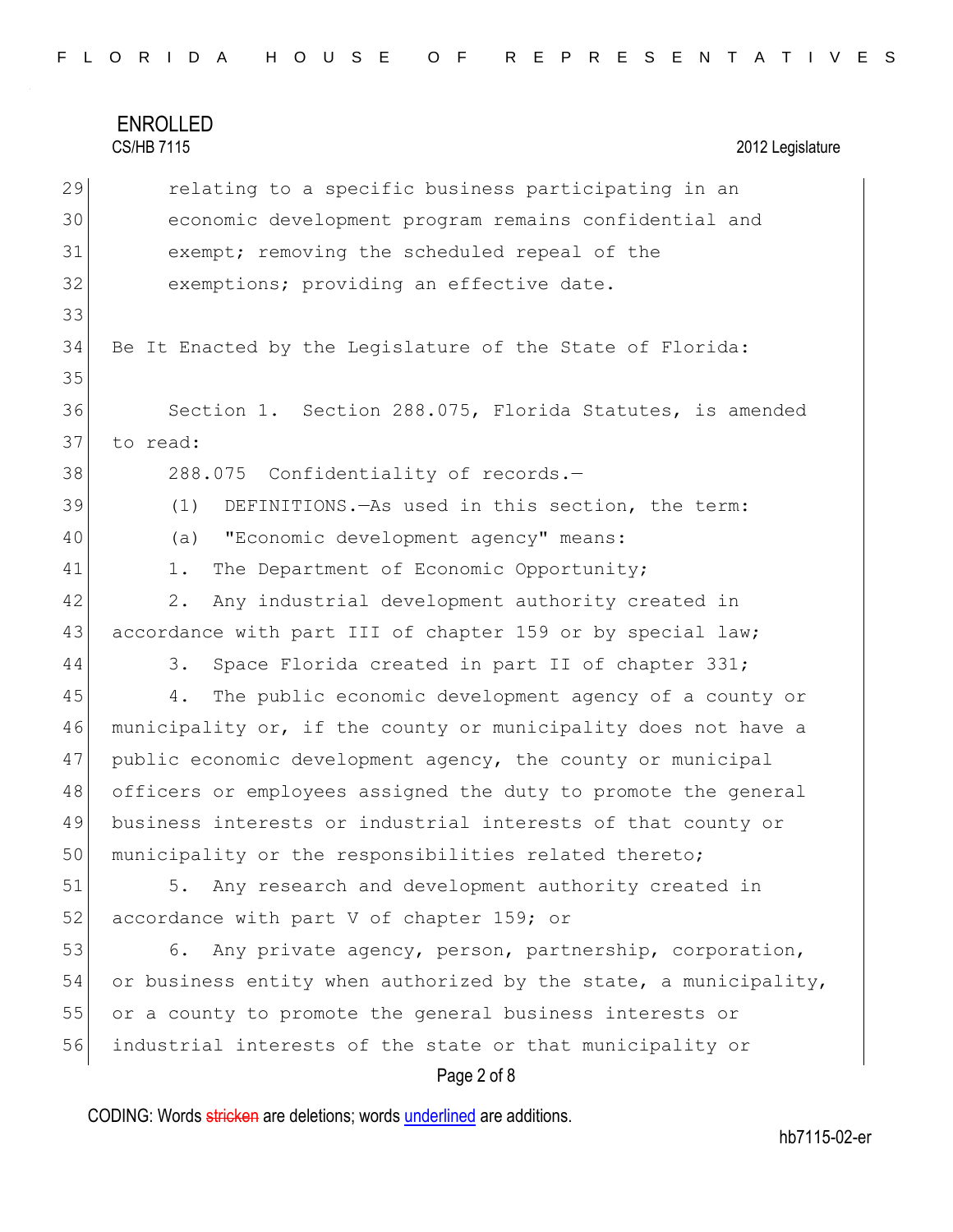# ENROLLED<br>CS/HB 7115

### 2012 Legislature

| 57 | county.                                                          |
|----|------------------------------------------------------------------|
| 58 | "Proprietary confidential business information" means<br>(b)     |
| 59 | information that is owned or controlled by the corporation,      |
| 60 | partnership, or person requesting confidentiality under this     |
| 61 | section; that is intended to be and is treated by the            |
| 62 | corporation, partnership, or person as private in that the       |
| 63 | disclosure of the information would cause harm to the business   |
| 64 | operations of the corporation, partnership, or person; that has  |
| 65 | not been disclosed unless disclosed pursuant to a statutory      |
| 66 | provision, an order of a court or administrative body, or a      |
| 67 | private agreement providing that the information may be released |
| 68 | to the public; and that is information concerning:               |
| 69 | Business plans.<br>1.                                            |
| 70 | Internal auditing controls and reports of internal<br>2.         |
| 71 | auditors.                                                        |
| 72 | Reports of external auditors for privately held<br>3.            |
| 73 | companies.                                                       |
| 74 | "Trade secret" has the same meaning as in s. 688.002.<br>(C)     |
| 75 | (2)<br>PLANS, INTENTIONS, AND INTERESTS.-                        |
| 76 | If Upon written request from a private corporation,<br>(a) 1.    |
| 77 | partnership, or person requests in writing before an economic    |
| 78 | incentive agreement is signed that, information held by an       |
| 79 | economic development agency maintain the confidentiality of      |
| 80 | information concerning plans, intentions, or interests of such   |
| 81 | private corporation, partnership, or person to locate, relocate, |
| 82 | or expand any of its business activities in this state, the      |
| 83 | information is confidential and exempt from s. 119.07(1) and s.  |
| 84 | 24(a), Art. I of the State Constitution for 12 months after the  |
|    |                                                                  |

Page 3 of 8

CODING: Words stricken are deletions; words underlined are additions.

hb7115-02-er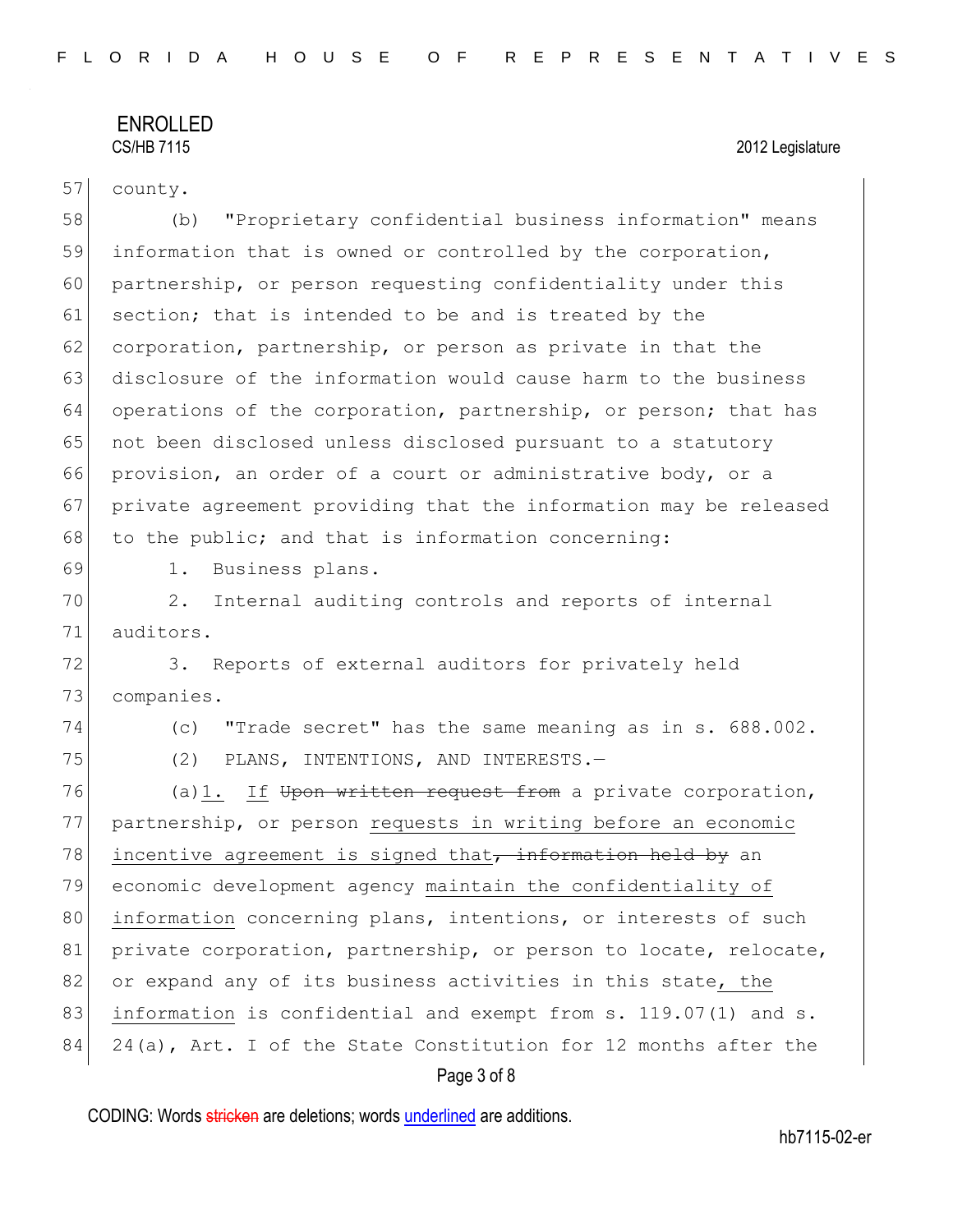85 date an economic development agency receives a request for 86 confidentiality or until the information is otherwise disclosed, 87 whichever occurs first.

88  $\vert$  2.  $\vert$  An economic development agency may extend the period 89 of confidentiality specified in subparagraph 1. paragraph (a) 90 for up to an additional 12 months upon written request from the 91 private corporation, partnership, or person who originally 92 requested confidentiality under this section and upon a finding 93 by the economic development agency that such private 94 corporation, partnership, or person is still actively 95 considering locating, relocating, or expanding its business 96 activities in this state. Such a request for an extension in the 97 period of confidentiality must be received prior to the 98 expiration of any confidentiality originally provided under 99 subparagraph 1. this section.

100

101 If a final project order for a signed economic development 102 agreement is issued, then the information will remain 103 confidential and exempt for 180 days after the final project 104 order is issued, until a date specified in the final project 105 order, or until the information is otherwise disclosed, 106 whichever occurs first. However, such period of confidentiality 107 may not extend beyond the period of confidentiality established 108 in subparagraph 1. or subparagraph 2.

 $(b)$   $(e)$  A public officer or employee may not enter into a binding agreement with any corporation, partnership, or person who has requested confidentiality of information under this subsection until 90 days after the information is made public

### Page 4 of 8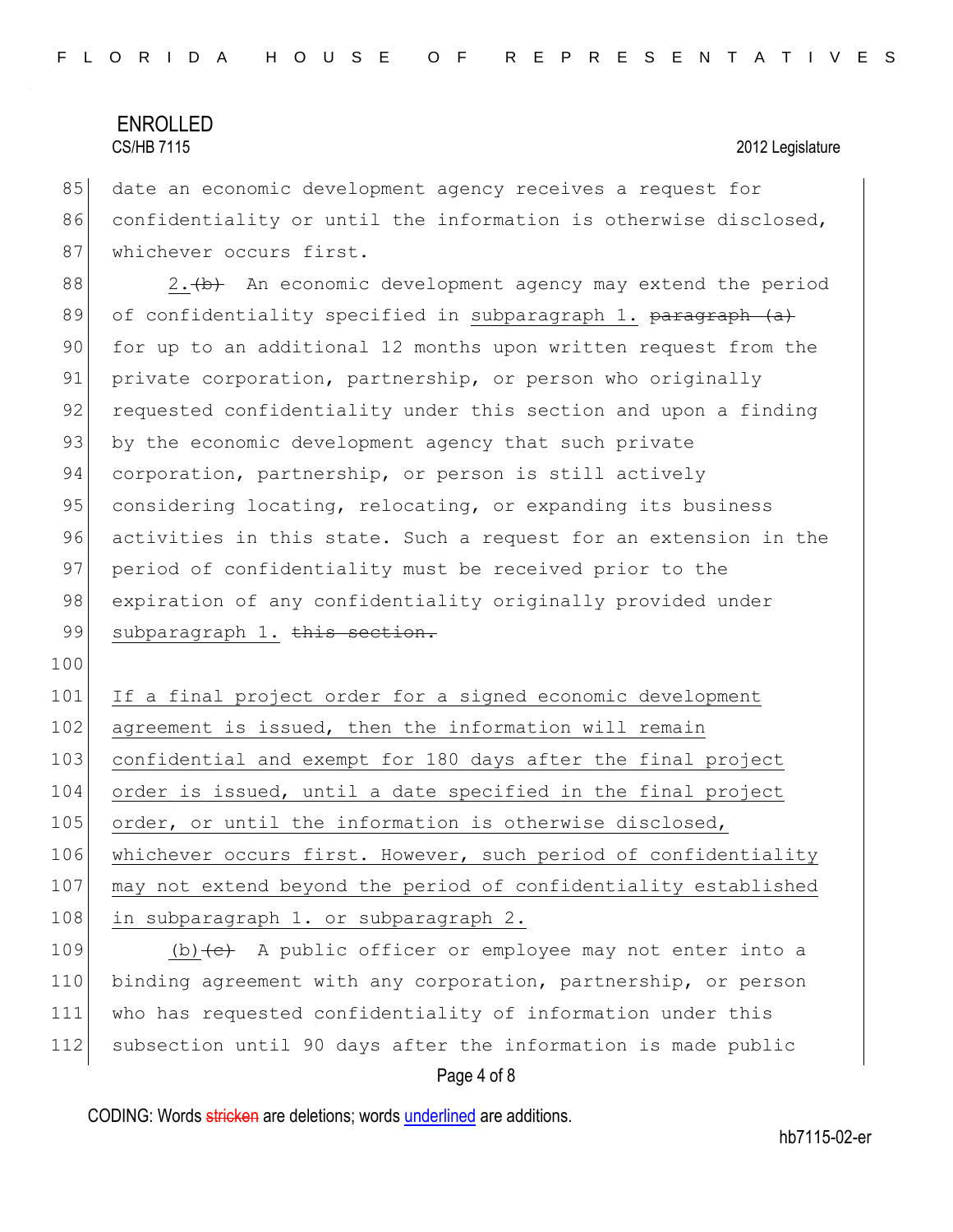113 unless:

114 1. The public officer or employee is acting in an official 115 capacity;

116 2. The agreement does not accrue to the personal benefit 117 of such public officer or employee; and

118 3. In the professional judgment of the officer or 119 employee, the agreement is necessary to effectuate an economic 120 development project.

121 (3) TRADE SECRETS.—Trade secrets held by an economic 122 development agency are confidential and exempt from s. 119.07(1) 123 and s. 24(a), Art. I of the State Constitution.

124 (4) PROPRIETARY CONFIDENTIAL BUSINESS INFORMATION.— 125 Proprietary confidential business information held by an 126 economic development agency is confidential and exempt from s. 127 119.07(1) and s. 24(a), Art. I of the State Constitution, until 128 such information is otherwise publicly available or is no longer 129 treated by the proprietor as proprietary confidential business 130 information.

 (5) IDENTIFICATION, ACCOUNT, AND REGISTRATION NUMBERS.—A federal employer identification number, unemployment compensation account number, or Florida sales tax registration number held by an economic development agency is confidential 135 and exempt from s.  $119.07(1)$  and s.  $24(a)$ , Art. I of the State 136 Constitution.

137 (6) ECONOMIC INCENTIVE PROGRAMS.-

138 (a) The following information held by an economic 139 development agency pursuant to the administration of an economic 140 incentive program for qualified businesses is confidential and

### Page 5 of 8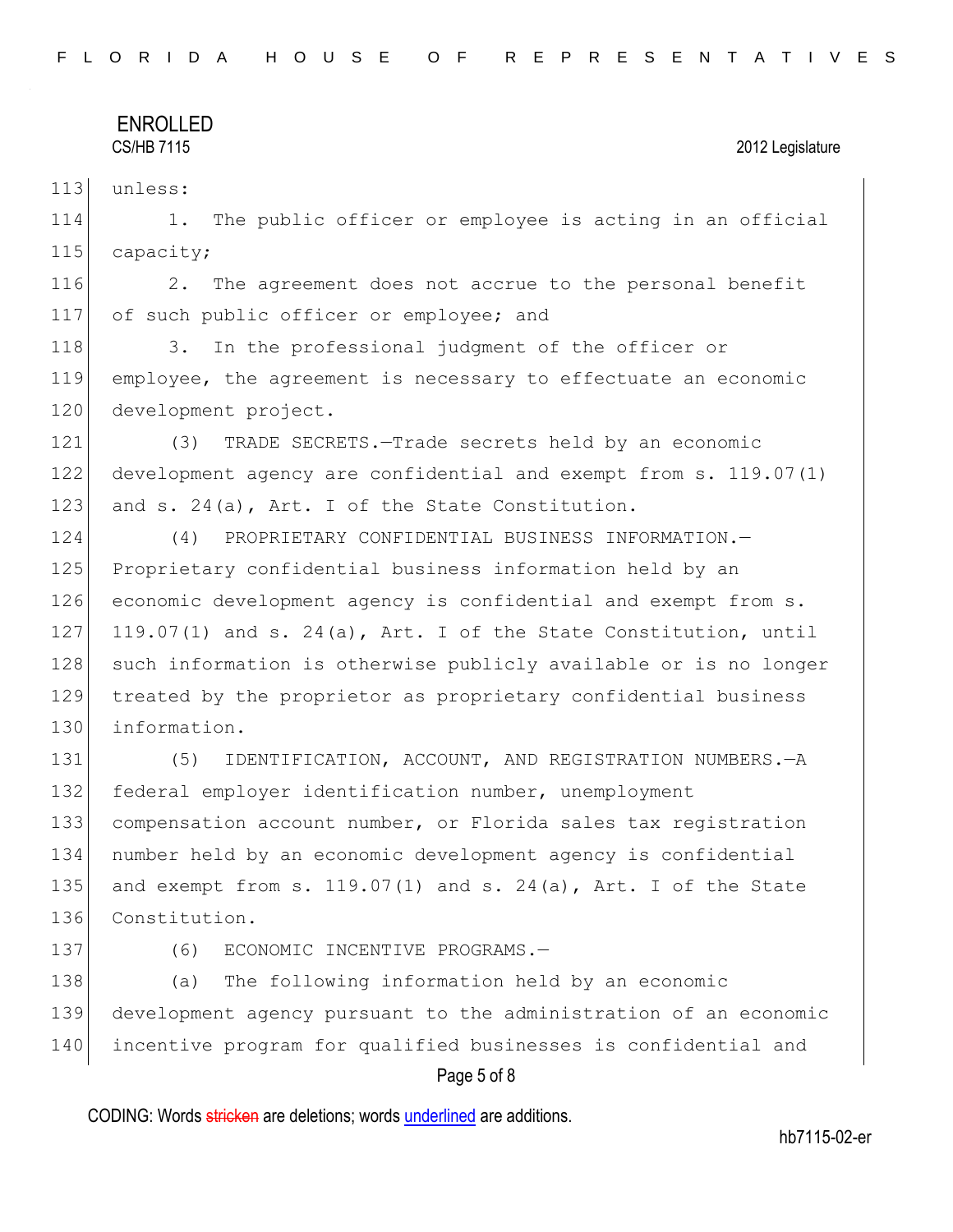141 exempt from s. 119.07(1) and s. 24(a), Art. I of the State 142 Constitution for a period not to exceed the duration of the 143 incentive agreement, including an agreement authorizing a tax 144 refund or tax credit, or upon termination of the incentive 145 agreement:

146 1. The percentage of the business's sales occurring 147 outside this state and, for businesses applying under s. 148 288.1045, the percentage of the business's gross receipts 149 derived from Department of Defense contracts during the 5 years 150 immediately preceding the date the business's application is 151 submitted.

152  $\vert$  2. The anticipated wages for the project jobs that the 153 business plans to create, as reported on the application for 154 certification.

155  $\vert$  2.<del>3.</del> The average wage actually paid by the business for 156 those jobs created by the project or An individual employee's 157 personal identifying information that which is held as evidence 158 of the achievement or nonachievement of the wage requirements of 159 the tax refund, tax credit, or incentive agreement programs or 160 of the job creation requirements of such programs.

 $161$  3.4. The amount of:

162 a. Taxes on sales, use, and other transactions paid 163 pursuant to chapter 212;

164 b. Corporate income taxes paid pursuant to chapter 220; 165 c. Intangible personal property taxes paid pursuant to 166 chapter 199;

167 d. Insurance premium taxes paid pursuant to chapter 624; 168 e. Excise taxes paid on documents pursuant to chapter 201;

### Page 6 of 8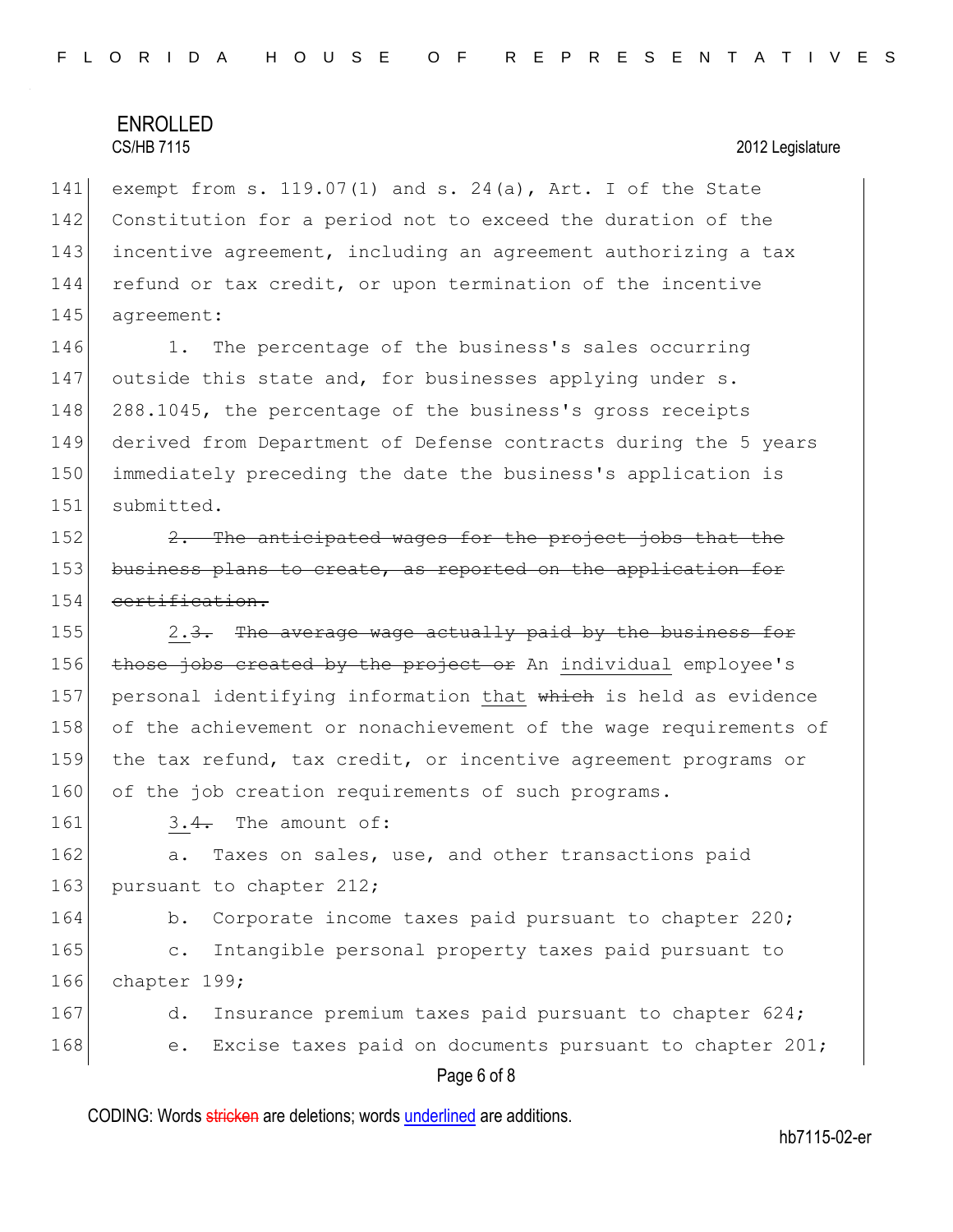Page 7 of 8 169  $\vert$  f. Ad valorem taxes paid, as defined in s. 220.03(1); or 170 g. State communications services taxes paid pursuant to 171 chapter 202. 172 173 However, an economic development agency may disclose in the 174 annual incentives report required under s. 288.907 the aggregate 175 amount of each tax identified in this subparagraph and paid by 176 all businesses participating in each economic incentive program. 177 (b)1. The following information held by an economic 178 development agency relating to a specific business participating 179 in an economic incentive program is no longer confidential or 180 exempt 180 days after a final project order for an economic 181 incentive agreement is issued, until a date specified in the 182 final project order, or if the information is otherwise 183 disclosed, whichever occurs first may release: 184 a. The name Names of the qualified business businesses. 185 b. The total number of jobs the each business committed 186 expects to create or retain. 187 c. The total number of jobs created or retained by the 188 each business. 189 d. Notwithstanding s. 213.053(2), the amount of tax 190 refunds, tax credits, or incentives awarded to, and claimed by, 191 or, if applicable, refunded to the state by the each business. 192 e. The anticipated total annual wages of employees the 193 business committed to hire or retain. 194 2. For a business applying for certification under s. 195 288.1045 which is based on obtaining a new Department of Defense 196 contract, the total number of jobs expected and the amount of